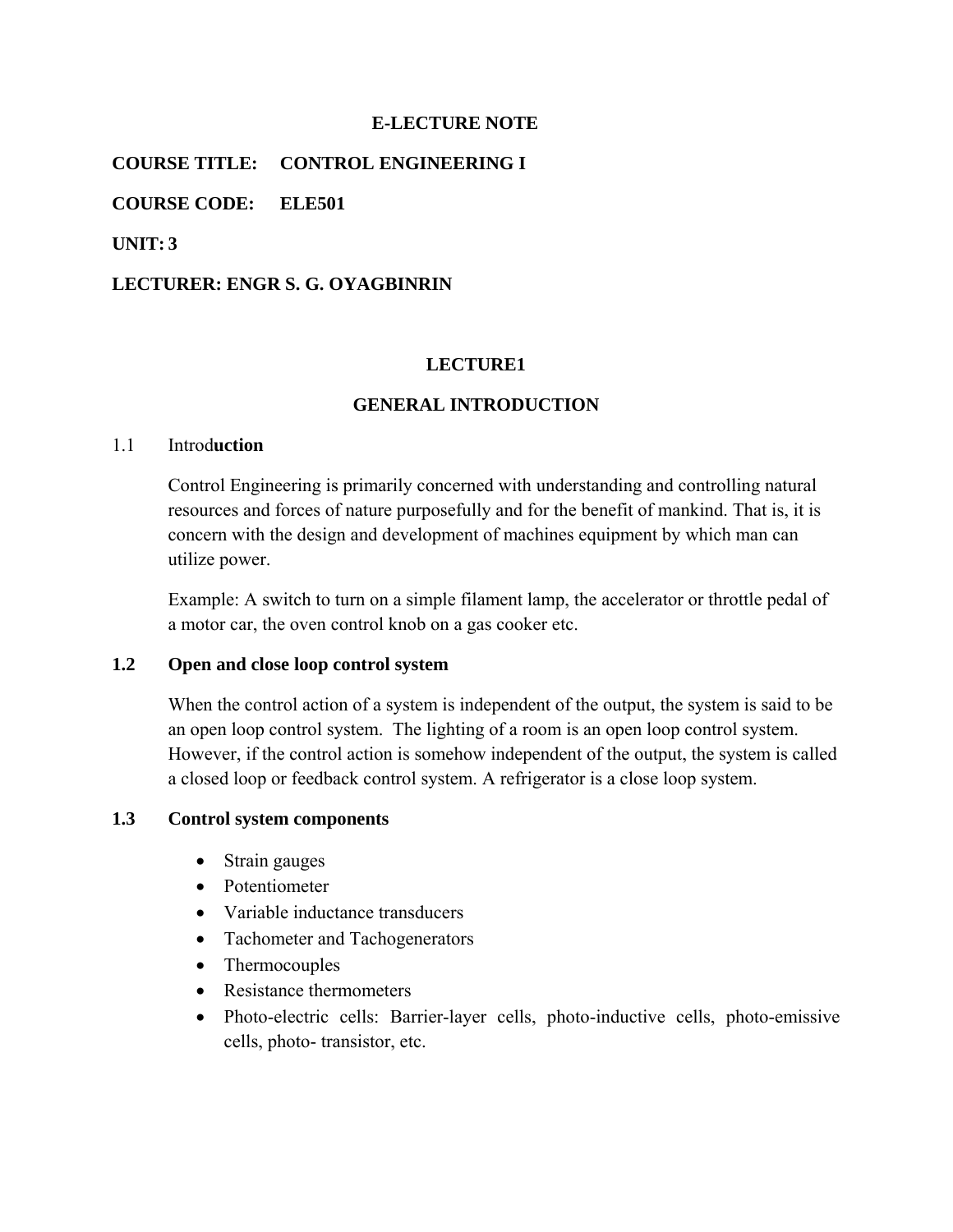# **LECTURE II CONTROL SYSTEM STABILITY**

## 2.1 Introduction

The most essential requirement of any control system is that the output should at all times be under the control of the input. If the output of a system is bounded for every bounded input, the system is said to be stable.

2.2 Characteristics equation

Characteristics equation is formed by equating the denominator of the transfer function of a system to zero.

2.3 The S-Plane

The complex quality  $s = \sigma + j\omega$ , where  $\sigma$  and  $\omega$  are real variables, is of particular interest in control engineering, a plane in which the real axis is represented by  $\sigma$  and the imaginary axis is represented by  $\omega$ , is referred to as the complex plane or the s-plane. S is the Laplace operator and it transforms a function from the time domain to the frequency domain.

2.4 Poles and Zeros

Most transfer functions are complex and may be expressed in forms of s, as the ratio of two polynomials in the product form of equation below;

$$
F(s) = (s-z_1)(s-z_2)/(s-p_1)(s-p_2)
$$

Any value of s making  $F(s)$  zero is called a ZERO of  $F(s)$ . a value of which makes  $F(s)$ infinite is called a pole of  $F(s)$ . A closed path showing the variation of s or of  $F(s)$  is known as a CONTOUR.

2.5 Routh Stability Criterion

This is a method of determining whether or not a system is stable by examine its character equation. A system having a characteristics equation of the form.

$$
a_ns^n+a_{n-1}s^{n-1}+\ldots\ldots+a_1s+a_0=0\ \, ,\,\, \text{will be stable if}
$$

- 1. All coefficients of s from n to o are present and are positive, and
- 2. All the terms in the first column of the arrays formed from the characteristics equation have the same sign.

Any change of sign indicate a pole in the right hard hall of the s-plane.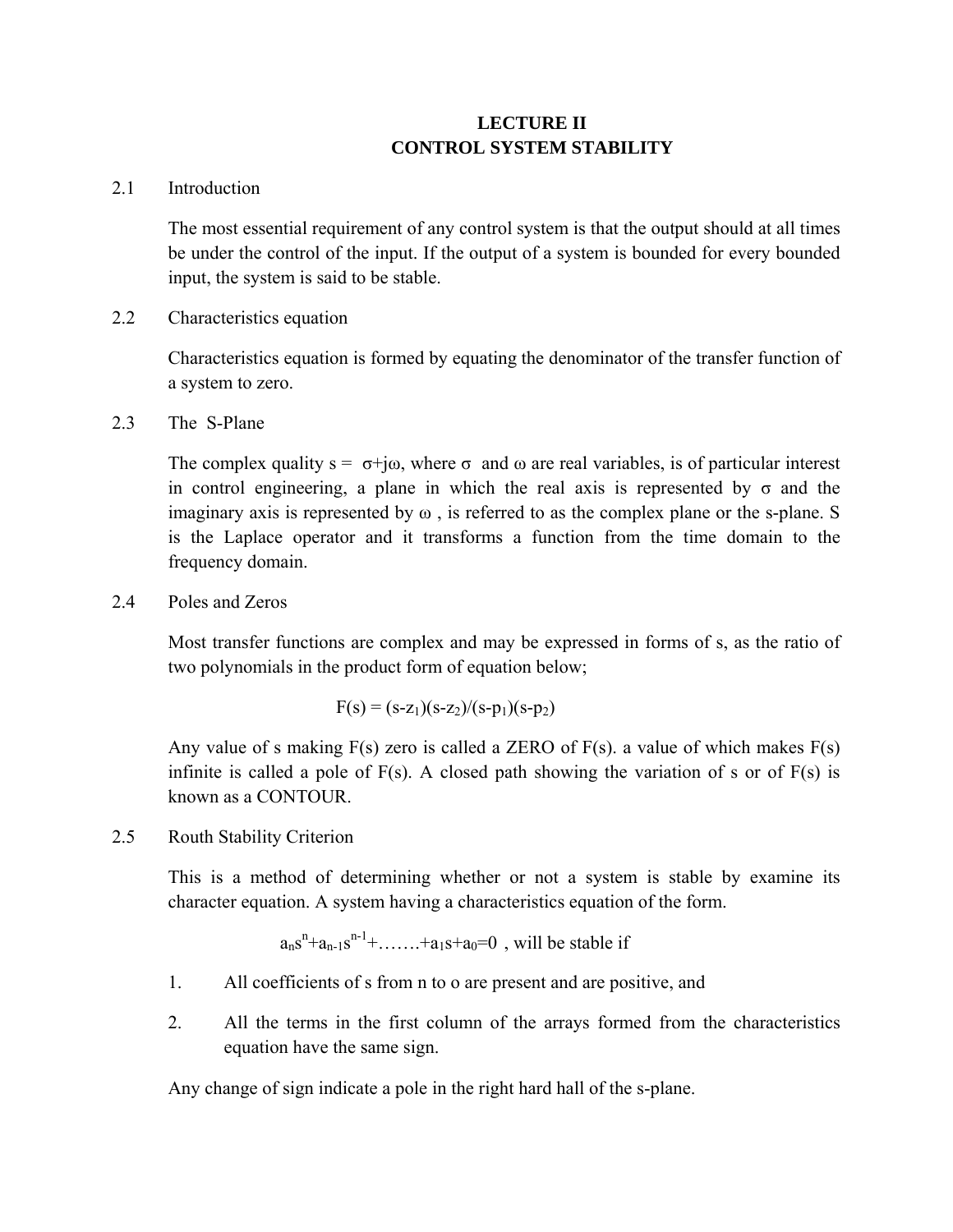## LECTURE III

# DETERMINATION OF CONTROL SYSTEMS STABILITY

## 3.1 Nyquist Diagrams

The open-loop frequency response of a system represent as a polar plot is called a NYQUIST DIAGRAM. The merit of nyquist diagrams is that they based on open loop measurement and calculation, and , therefore, stability of a system can be determined without actually closing the feed-back loop.

This can be illustrated using a system whose open-loop transfer function is given by

$$
G (j \omega) = 50/(1+j2.5\omega)(1+j0.05 \omega)
$$

# 3.2 Nyquist Stability Criterions

The Nyquist stability criterion is based on the open-loop frequency response and is a graphical method of determine the stability of a system under close-loop condition. The simplified criterion is stated as follows;

A closed-loop system will be stable if, when moving along the open loop frequency response plotted on a nyquist diagram, in the direction of increasing frequency, the point (-1,j0) lies on the left of the locus.

The simplified criterion does not account for conditionally stable systems and is not applicable to unusual system with unstable open-loop.

3.3 Relative Stability

It is very important to know how close a stable system is to being unstable. This is called the degree of stability.

The relative stability of a system is usually defined in term of two design parameters; phase margin and gain margin.

#### 3.4 Root Locus

The root locus techniques, based on the positions of poles and zero in the s-plane, is a graphical mean of determining the root of the characteristics equation of a close-loop control system.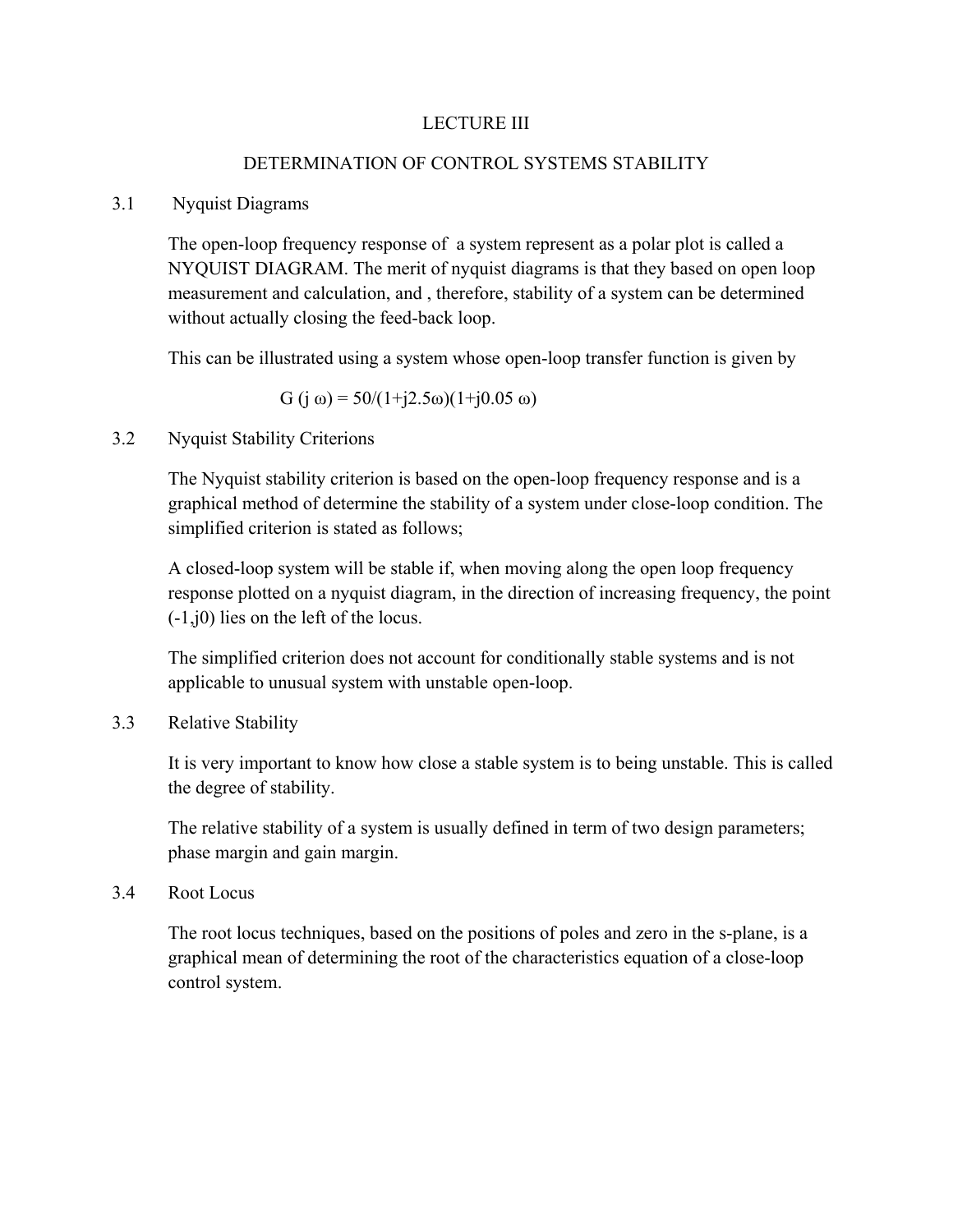# 3.5 Bode Plot

The bode plot logarithmic diagram in which the modulus (amplitudes)  $|G (jw)|$  in the decibels and the argument (phase)Q in the degree of a transfer function G(jw)are plotted separately against the logarithm of frequency.